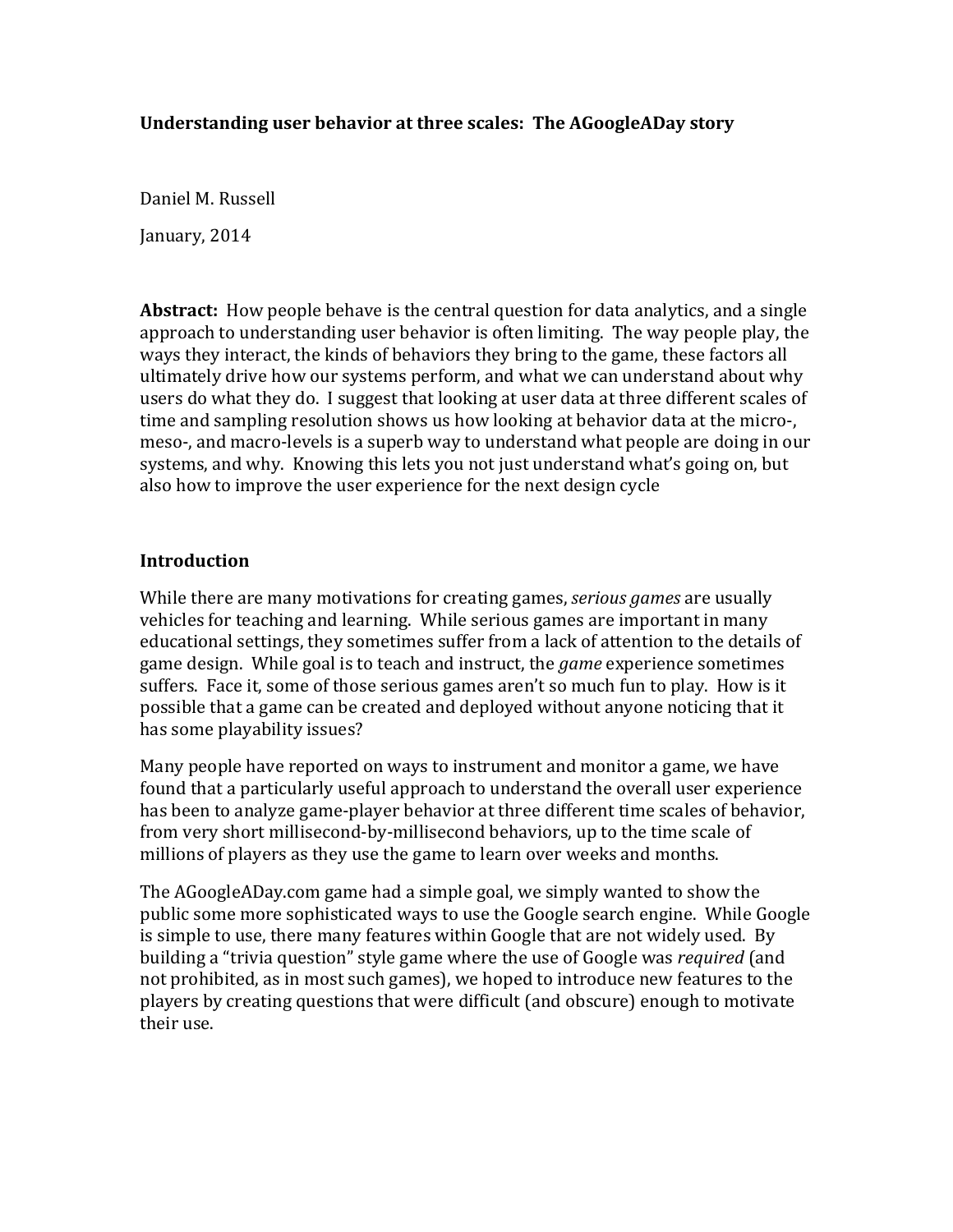Originally planned as a 3-month experiment, the AGoogleADay (AGAD) game continues to run more than 2 years after its launch, serving millions of game players each month, and improving players ability to seek out answers to questions by searching. 

Here we describe some of the analyses we did to understand what was happening with the players—what they did, and what effect changes to the game would have.

Although this paper is about  $AGAD$ , the game, the approach of understanding complex user behavior at these three different time scales, and using three different kinds of studies, is applicable to software systems with complex user interfaces in general. 

# **Background**

There has been a practice of developing games with an eve towards testing and analysis. [Pinelle, 2008; Nacke, 2009; Kofeel, 2010] Typically, the analysis of games has followed traditional usability analysis methods or logging player behavior.

HCI researchers have grown increasingly interested in studying the design and experience of online games, creating methods to evaluate their user experience [Bernhaupt, 2010; ], "playability" heuristics for their design [Schaffer, 2008], and models for the components of games [Schaffer, 2008] and game experience [Sweetser, 2005]. Each of these approaches, while useful, is primarily situated within a single scale of analysis—playability heuristics are defined at the microscale, while game experience is primarily studies at the meso-scale.

However, in an age when online games are played by a large number of gamers, from potentially many places around the world, a more comprehensive method for understanding game use early on in the design process is often fruitful. This desire to bridge the gap between the lowest levels of use with the behavior of players in the very large led us to apply a broad-spectrum analysis to our game.

### **Our Game: AGoogleADay.com**

The AGoogleADay.com (AGAD) game was originally developed with a dual purpose in mind: to both be a serious game to teach people more advanced search skills, such as how to use the **filetype:** or **site:** or **filter-by-color** search methods, and also a marketing presence for Google search in new markets in which we wanted to experiment. While Google has a good deal of experience in advertising, this was the first attempt at creating an engaging experience with such a dual purpose.

The goal from the outset was to create a very visual game that would be "sticky," but not all-consuming. In other words, it had to be the kind of game one would play for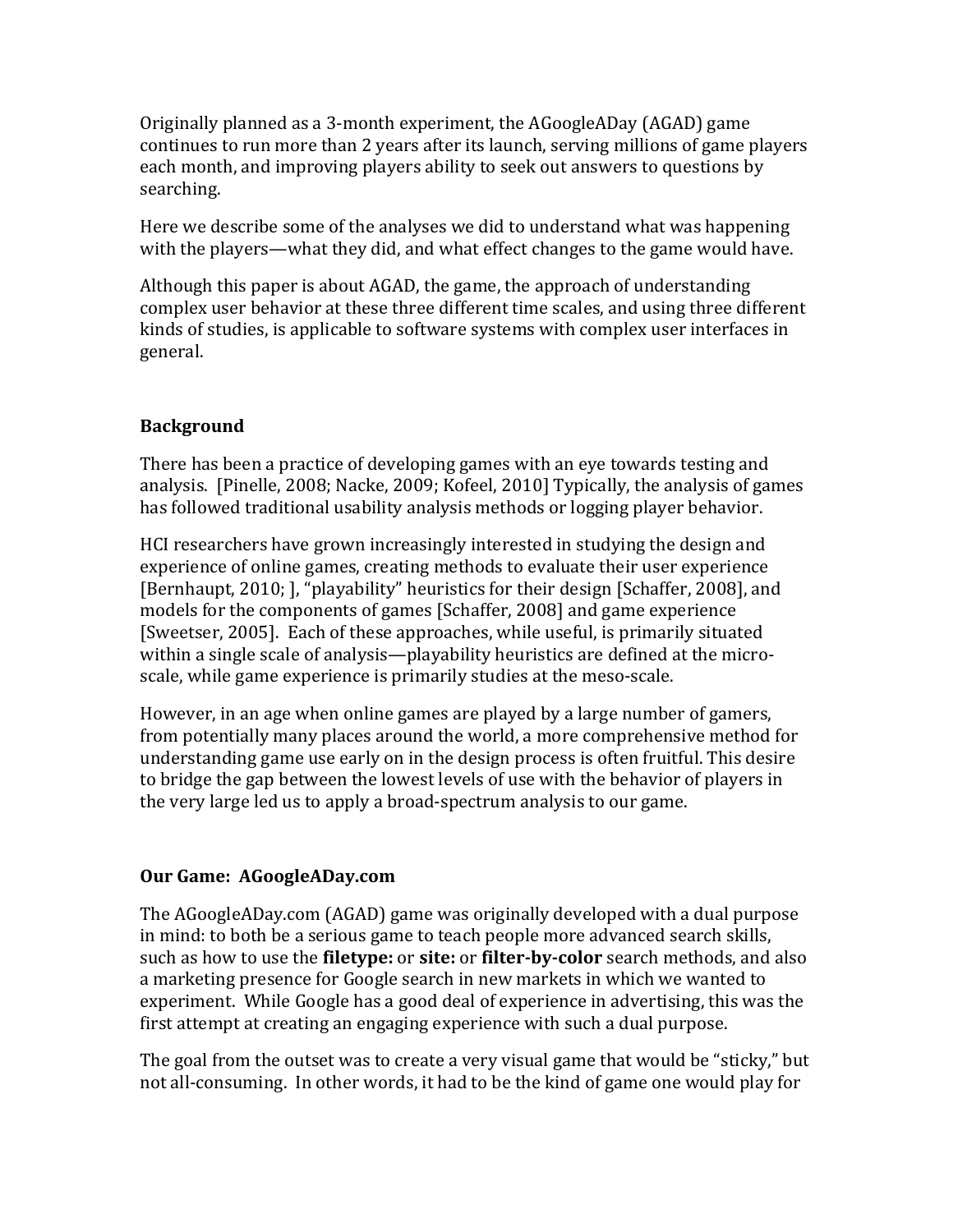a relatively short amount of time, be exposed to the message, and learn a bit along the way.

We designed a "trivia question" game that would be significantly more difficult than ordinary trivia answering games. Typical trivia games walk a delicate balance between being too difficult to answer (except by a small fraction of the gameplaying population) and being too easy (and therefore unsuitable for competitive play). For AGAD, we selected questions that are purposefully unlikely to be known by even a small fraction of the gamers, yet answers that are discoverable with a few Google searches. The questions also had to be of some intrinsic interest—truly trivial questions, such as what is the 23rd digit in the decimal expansion of  $pi$ ?—are unsuitable for game play.

AGAD is a fairly simple game to construct. The UI presents a few questions each day, with daily updates to the set. Players work through the questions, doing Google searches in a separate iframe that allows the search engine to be visible alongside the question. Each question has a simple answer that can be recognized by a regular expression. Writing the regexp is slightly tricky, as most questions have multiple variants on an answer  $(e.g., "three" "3" or "the number 3").$ 

As shown in Figure 1, the questions are presented in a frame at the bottom of the page, with typical game mechanics such as unlocking subsequent questions, buttons to let the player skip a question, ways to compare your score (and time to answer the question) with friends via the  $G+$  social network.



**Figure 1 -** The AGAD game shows a search question (3), then lets you search for the answer with Google **(1). You work through the questions (2) scoring points as you unlock and solve additional questions.**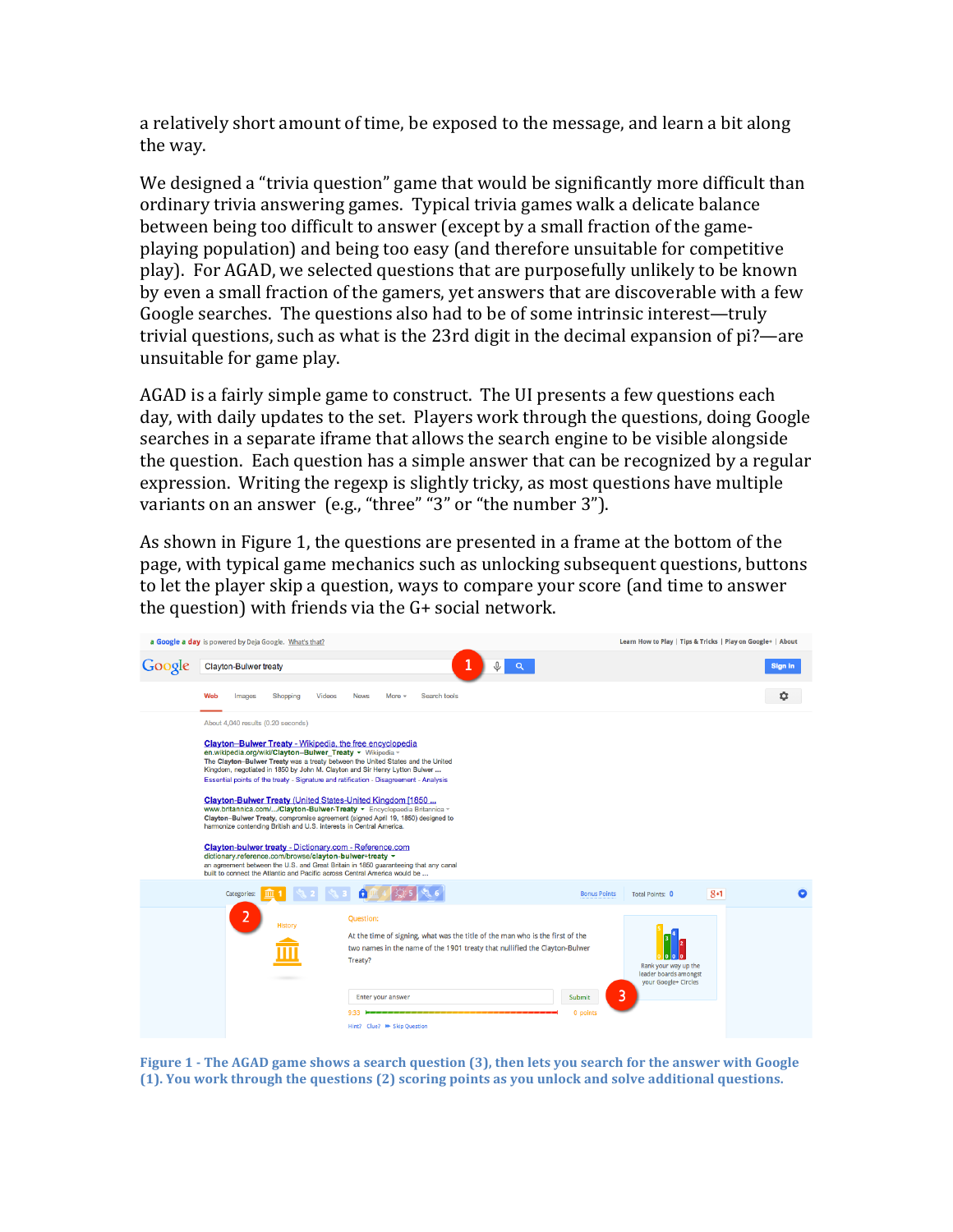As we developed AGAD, it quickly became clear that user testing would have to be an important part of the design cycle. This is true for all games, but as we proceeded, it became clear that we actually had to do more than standard usability testing in the lab. One large bias was that in the lab setting, people are highly motivated to perform to the best of their ability. [REF] As a consequence, we were seeing a divergence between the lab testing and what we anecdotally observed when watching people in the wild. How could we improve the accuracy of our designdriven testing?

To make our understanding of the players more accurate, we needed to understand what they're doing when the started up the game, how they played the game, and what happened over a broad population. This is what led to the idea that the studies should encompass three different approaches. We needed to understand not just the low-level usability issues, but also verify that the game was fun to play and would leave people with a positive attitude about Google.

Thus, the goal of our design testing strategy became to observe the players in three different ways in order to create a fully rounded picture of what they're doing in (and how they're enjoying) the game.

### **Three views of the user: Micro, Meso, Macro**

After a bit of iteration we settled on a three different analyses of player behavior. First, we wanted to understand the play behavior at a second-to-second time scale. As useful as that is for usability issues (e.g., why do players sometimes never click on a particular game option), this level of analysis is too detailed for understanding user reactions to the game, and doesn't provide any information about their affective responses. To provide that kind of information, we ended up doing analyses of game play over the period of minutes-to-hours. And similarly, that level of analysis (while useful) wouldn't provide the kind of large population data we also wanted to collect and understand—data that would tell us from week-to-month what was happening.

We realized that our three scales of analysis were very similar to Newell's timescales of human behavior [Newell,??]. Newell's analysis framework has 4 bands; neural  $(1 \text{ ms} - 10 \text{ ms})$ ; cognitive  $(10 \text{ ms} - 10 \text{ secs})$ ; rational  $(\text{minutes} - \text{hours})$ ; social (days to months). His division of cognitive behaviors along different time scales was to emphasize that different kinds of effects can be explained by fundamentally different mechanisms. I take a similar approach here.

*Micro scale:* measures behaviors from milliseconds up to minutes of behavior, usually with a small number of people, usually in a lab setting. With these studies we want to gain insight into the mechanics of the game—where players look, how they perceive the game elements, and what is left unnoticed and unexplored.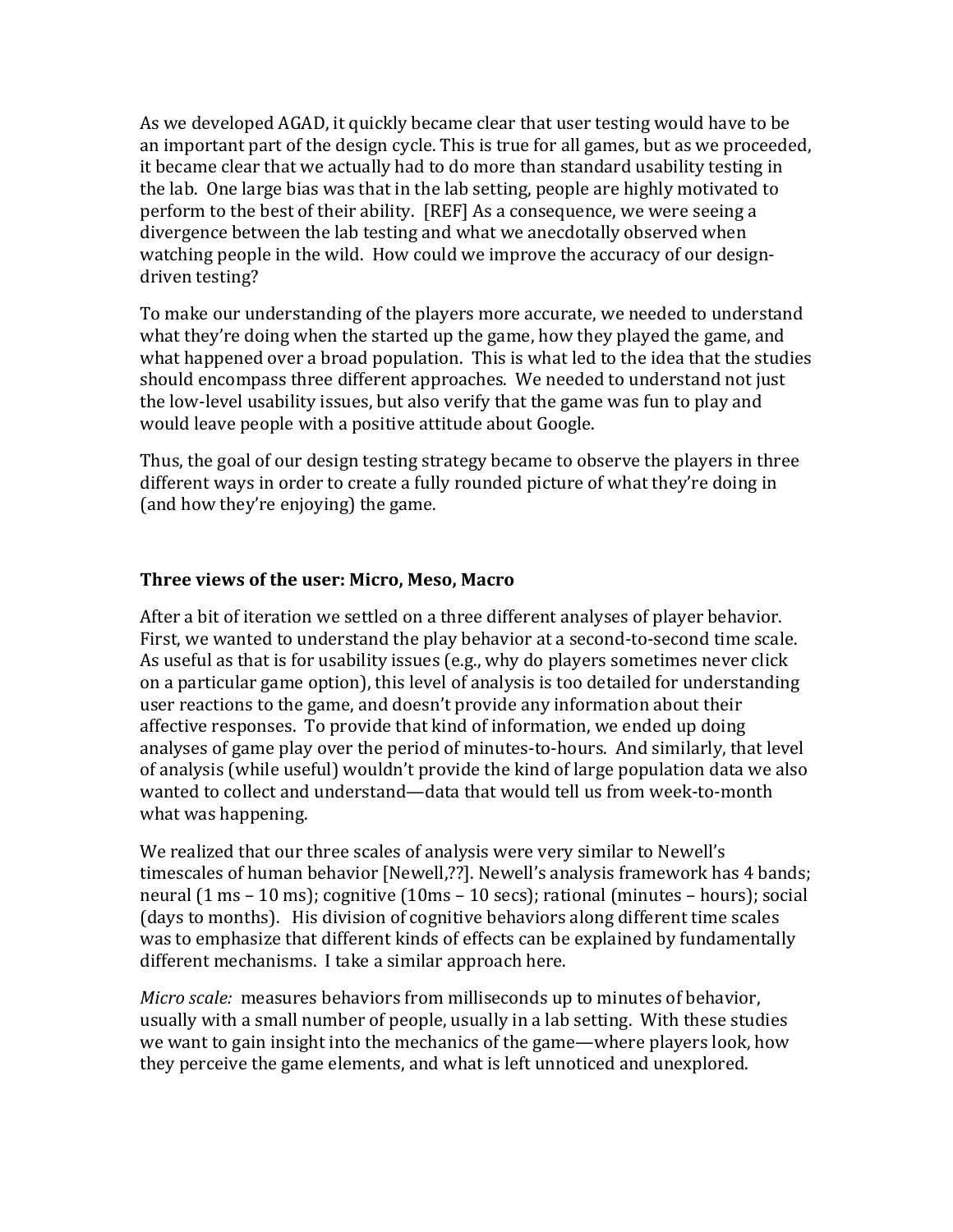*Meso scale:* measure behaviors from minutes to hours. This is the realm of field studies, watching people play the game in natural settings (e.g., at home or in the coffee shop). The meso scale provides insights into why people choose to play, and why they end up stopping their play, as well as understanding about what makes the game interesting (or not).

*Macro scale:* measures behaviors from days to weeks and months. Typically, this involves large numbers of players, and is usually an analysis of the logs of many people playing the game.

Logs of user-behavior has been a standard practice for some time. Traces of behavior have been gathered in psychology studies since the 1930s [Skinner, 1938], and with the advent of web- and computer-based applications it became common to capture a number of interactions and save them to log files for later analysis. More recently, the rise of web-based computing platforms has made it possible to capture human interactions with web services on a large scale. Log data lets us observe how to compare different interfaces for supporting email uptake and sustained use patterns [Dumais et al. 2003; Rodden and Leggett, 2010]

Let's look at each of these time-scale analysis methods in more detail.

# **Micro level: How players behave over short time scales**

While there are many methods to study human behavior over short periods of time, the simplest and most practical method for usability studies is eye tracking (aka "eye gaze") studies. [REF]

Eye tracking studies require bringing a subject into the lab to use a special monitor that has an eye tracking system built into the bezel of the monitor (there are many companies that sell such systems, e.g., Tobii, or SMI, [REF]). These systems calibrate the game player's eye movements on the monitor and output where the eye moves on the screen at time resolutions down to the millisecond. Essentially, they create X, Y, T data streams  $(X \text{ and } Y \text{ position of the gaze focus on the display, where T is the$ amount of time the eye dwells on that  $X$ ,  $Y$  location), along with any user actions taken (such as a click, typing, or scroll event).

As shown in Figures 2 and 3, perhaps the most useful way to visualize the millisecond-by-millisecond behavior stream is as either eye tracks on the display,

With this kind of very detailed information about what the player is doing, we can identify distractors and invisible portions of the interface. For instance, in an earlier version of the game, we did not have the "Learn how to play" and "Tips & Tricks" tabs in the upper right corner. As can be seen by the eye movement chart in Figure 2, while they were rarely used, they would be scanned by game players from time to time, ensuring that they knew about their presence, even if only rarely actually used in game play.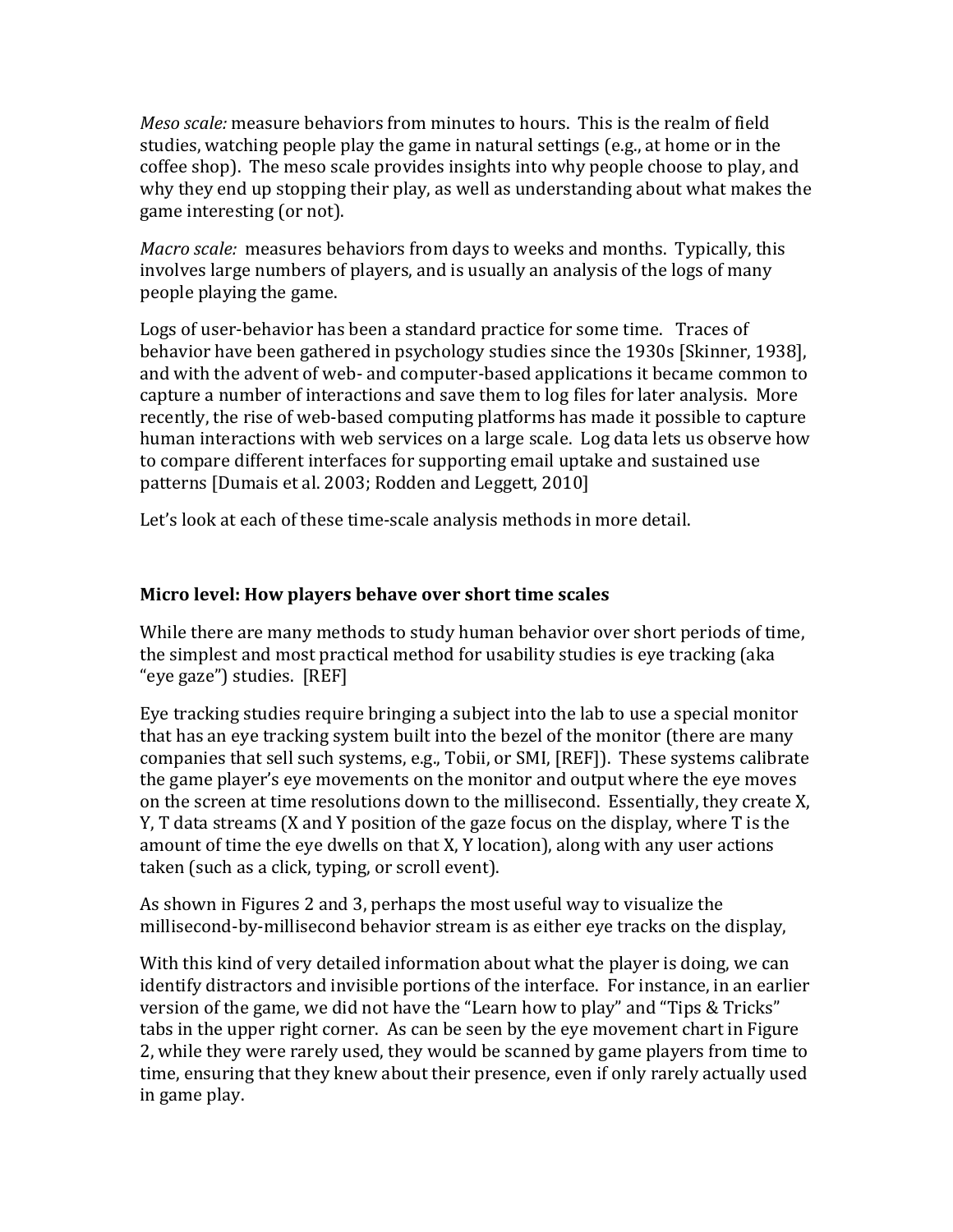More importantly, understanding how a player visually scans the display, and where they spend most of their time (especially when game play is proceeding poorly) is a valuable resource for tuning the game play mechanics. When the player gets stuck, do they exhibit visual search behaviors, or are they able to quickly determine what the next plausible course of action should be?



**Figure 2** - The movement of the eye on the display is shown by a connected graph. The numbers indicate which fixation, or pause, it represents and the size of the circle represents the duration of the eye fixation at that point. #1 is near the bottom right, where the player clicked the button on the previous **page.**



Figure 3 - The heat map display shows how much time the eye spent at any one spot during the sample time. Here we can see the player spent most of the time reading the question (below, next to the theatrical mask glyph) and near the top, at the search query.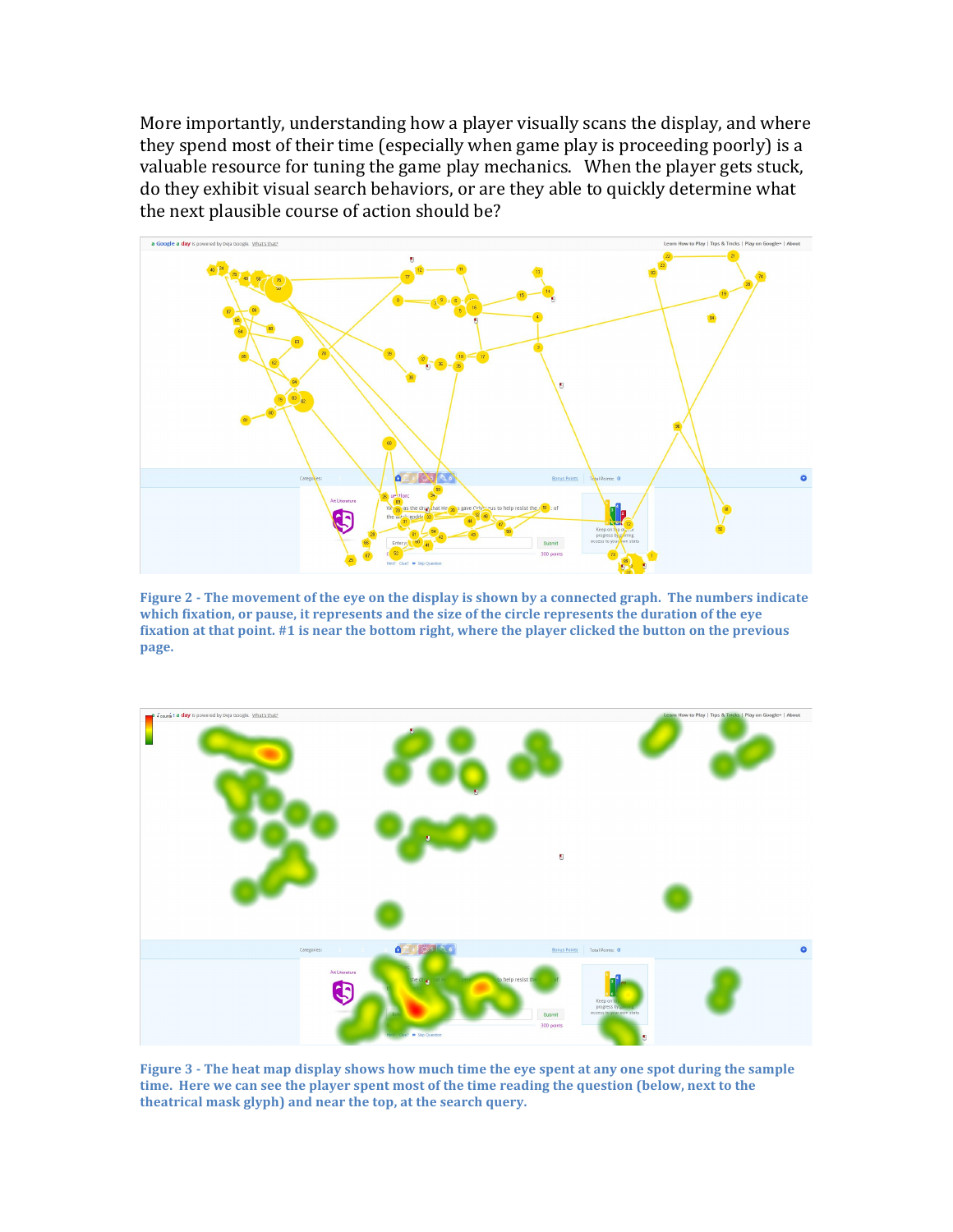The lab setting is useful, allowing demographic and other data to be easily be collected about participants and allowing control over variables that are not interest, while allowing instrumentation of novel systems that could not be easily deployed broadly. However, we have found that in the lab, researchers ask behavioral questions that do not originate with the study participant. While it seems like a small thing, in fact, questions and behaviors that are natural to ask the participant may never arise in a lab setting. [Grimes & Russell, ??] Researchers can learn a good deal about participants and their motivations in this way, but the observed behavior happens in a controlled and artificial setting and may not be representative of behavior that would be observed "in the wild".

In the lab-setting study, a person may invest more time to complete a task in the lab than they might otherwise to please the investigator [Dell et al., 2012]. In addition, laboratory studies are often expensive in terms of the time required to collect the data and the number of different people and systems that can be studied.

The micro-level of study is useful, but doesn't answer all of the questions one might have about game play in a more ordinary setting.

### Meso level: How humans behave minute-by-minute

At the meso-level of study, research is done to determine how system users perform tasks of interest (play the game) and to collect information that cannot be gathered in any other way  $(e.g.,$  direct observation of affective responses to a computer game). 

The meso-level research approach is primarily to perform field studies of user behavior. That is, to collect data from participants in their natural environments as they go about their activities. Data collected in this manner tends to be less artificial than in lab studies, but also less controlled, both in positive ways (as when the participant does something completely unexpected), and negative ways (as when the presence of the researchers influences their natural behaviors).

In particular, we were interested in natural use phenomena (the full complex of interactions, ads, distractions, multitasking, etc.) in the AGAD game. Unlike a more deeply engaging game such as quest game, AGAD was always intended to be a shortduration, low-overhead, small-investment game play. So we wanted to understand how people would play the game: that is, what would cause them to start the game, why would they stop playing, what did they find engaging about the game, what was disruptive during game-play, and what were the drivers for returning to the game.

In a series of studies we would interview AGAD players as they used the game for the first time (to identify initial reactions and learnability questions), and later, we interviewed repeat players to identify reasons for returning to the game.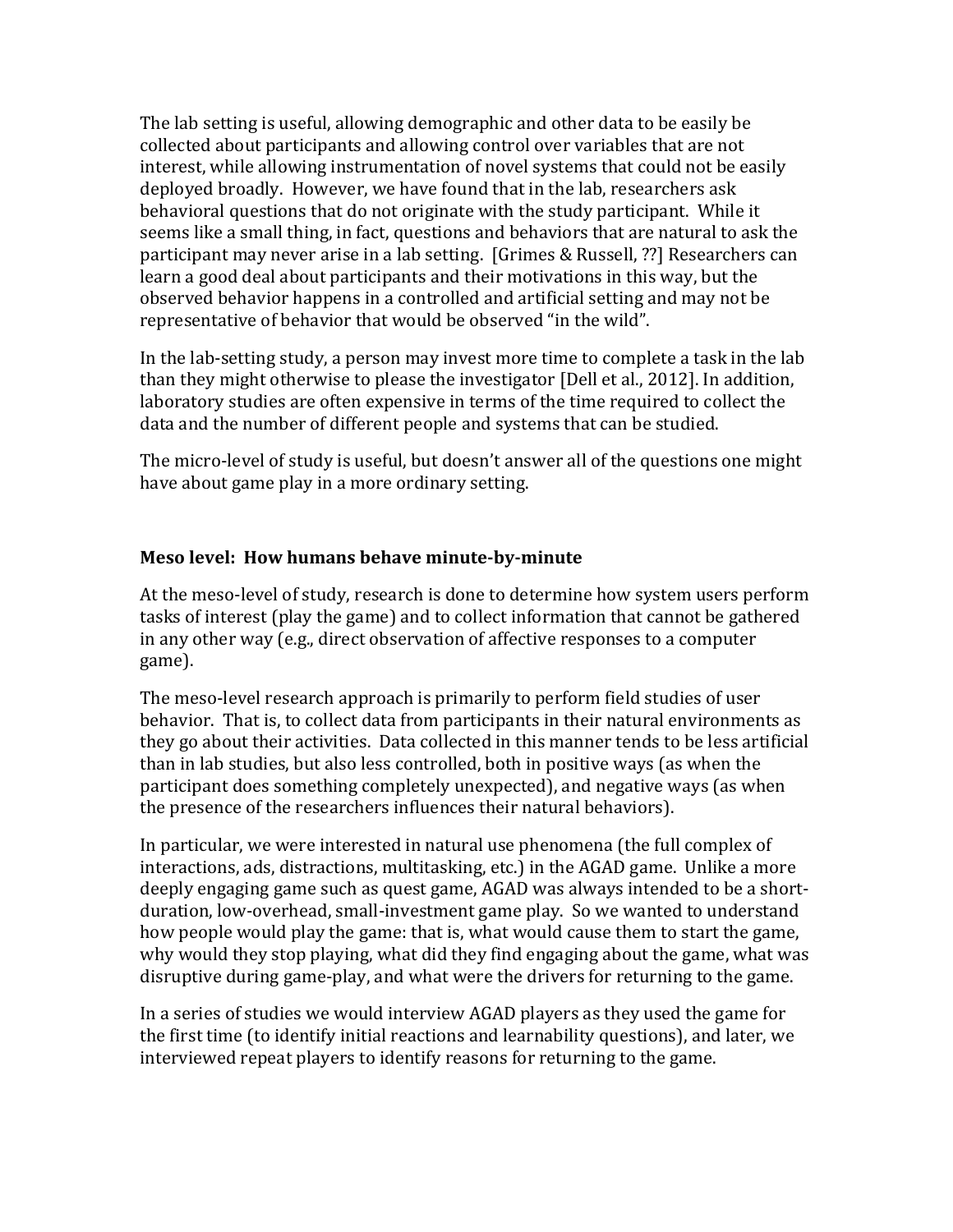The 15 interviews (fortunately) identified almost no learnability issues—the game was simple enough that the design was straightforward.

However, the interviews also asked various AGAD questions of varying degrees of difficulty. One question we asked was "This member of the Lepidoptera increases its weight nearly 10,000-fold in a fortnight. What is its name?"

As we watched, we learned quickly that this question (as it was for many others) had challenging vocabulary and concepts. People didn't know what a "Lepidoptera" was, or what a fortnight was. This lead to interesting misreadings and varying reactions. This, we learned, is a problem for all such "question asking / trivia question" games.

In this particular case, the term "Lepidoptera" led many people into highly technical articles (e.g., from entomology journals) which in turn use words like "instar" and "mitochrondial transformation." But highly motivated game players would work through these issues and get to the answer, feeling a distinct sense of victory.

Other, more casual players, would simply give up at that point, causing us to add in the "Skip" question feature and "Clue" feature, which would show the number of letters in the answer with one or two letters shown. (The "Hint" button was there from the original design, but given that so many of our observations were about people getting frustrated, this suggested the "Clue" modification to help people who were having difficulty, but not to disclose anything to players who really wanted to solve the full challenge.)

From a game design perspective, this kind of meso-scale user behavior in a natural setting was invaluable. It's the kind of information that can deeply influence a system design by providing feedback *during* the course of play. It's the kind of player behavior that's impossible to abstract from micro-scale behaviors, and difficult to infer from the macro-level.

### **Macro level: How humans behave over days and in the large**

While meso-scale studies are very natural, macro studies collect the most natural observations of people as they use systems in large quantities over longer periods of time. This is generally done by logging behavior from in-situ, natural, uninfluenced by the presence experimenters or observers. As the amount of log data collected increases, log studies increasingly include many different kinds of people, from all over the world, doing many different kinds of tasks. However, because of the way log data is gathered, much less is known about the people being observed or the context in which the observed behaviors occur than in field or lab studies.

Games also have begun using analytics over logs, especially in age of web-based games. [Thawonmas, 2008] used logs analysis to find bot players in MMORPG games, while [Itsuki, 2010] looked for "real-time money trading" in games. [Dow et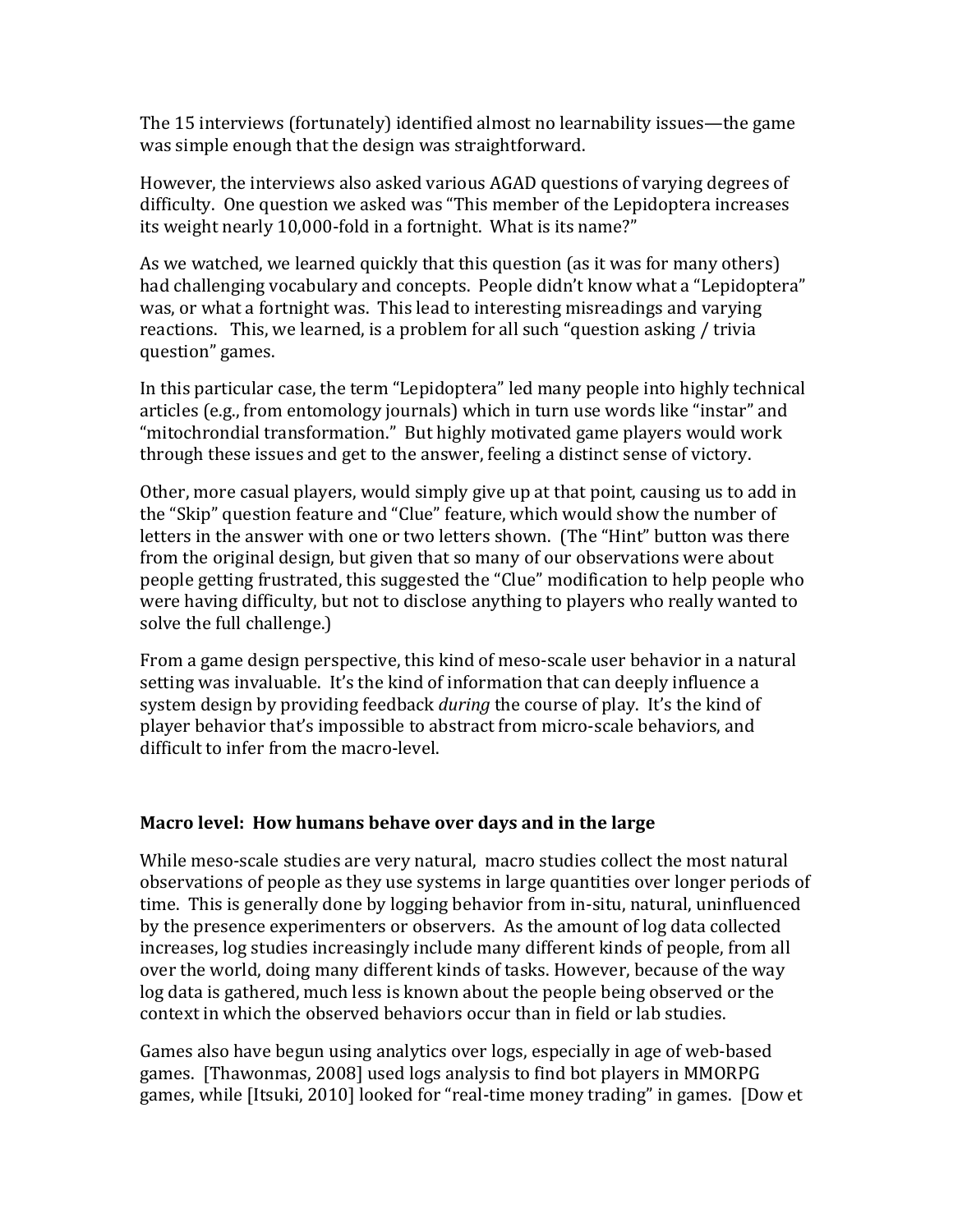al., 2010] used both a meso-scale interview approach in conjunction with a macroscale logs analysis to demonstrate how interactive game operators changed their use preferences over time.

In the case of AGAD, we closely examined logs for behaviors we expected, but also kept an eye open for behaviors we did not anticipate. (This become particularly important for behaviors that are impossible to see in our micro- or meso-scale studies. Marketing events and system errors being the most common, and most interesting. See Figure 7.)

There were several unexpected behaviors that were found through macro-scale logs analysis—behaviors that were, by definition—only possible to see once the game had been available for some time. One instance of this was the cumulative effect of people returning to the game, and then backing up to play previous days games. (This feature was removed when the game was redesigned to support social play.)

This led to a roughly 2 week rolling sliding window in the game data as players would go backward in time. We noticed this when the log data for a given day's challenge would strangely change *after the fact*. In essence, what this did was to give a very long tail of data for any particular search question. (Figure  $4$ )



**Figure 4 - Tracking data on questions by day. The graph shows player volume for 6 days for three** different questions ("Triple point" "Lonesome" and "Hamangia"). "Triple Point" was introduced on 4/30/11, yet players kept backing up to that question 4 days later.

We also found through logs-analysis that players were doing a significantly larger number of queries / visit. Players had a nearly 2X query volume increase overall in distinct queries. (Figure 5) This increase in total search volume would not be explained simply by playing the game, but due to additional searches outside the scope of AGAD. Since one of the goals of the game was to help people become more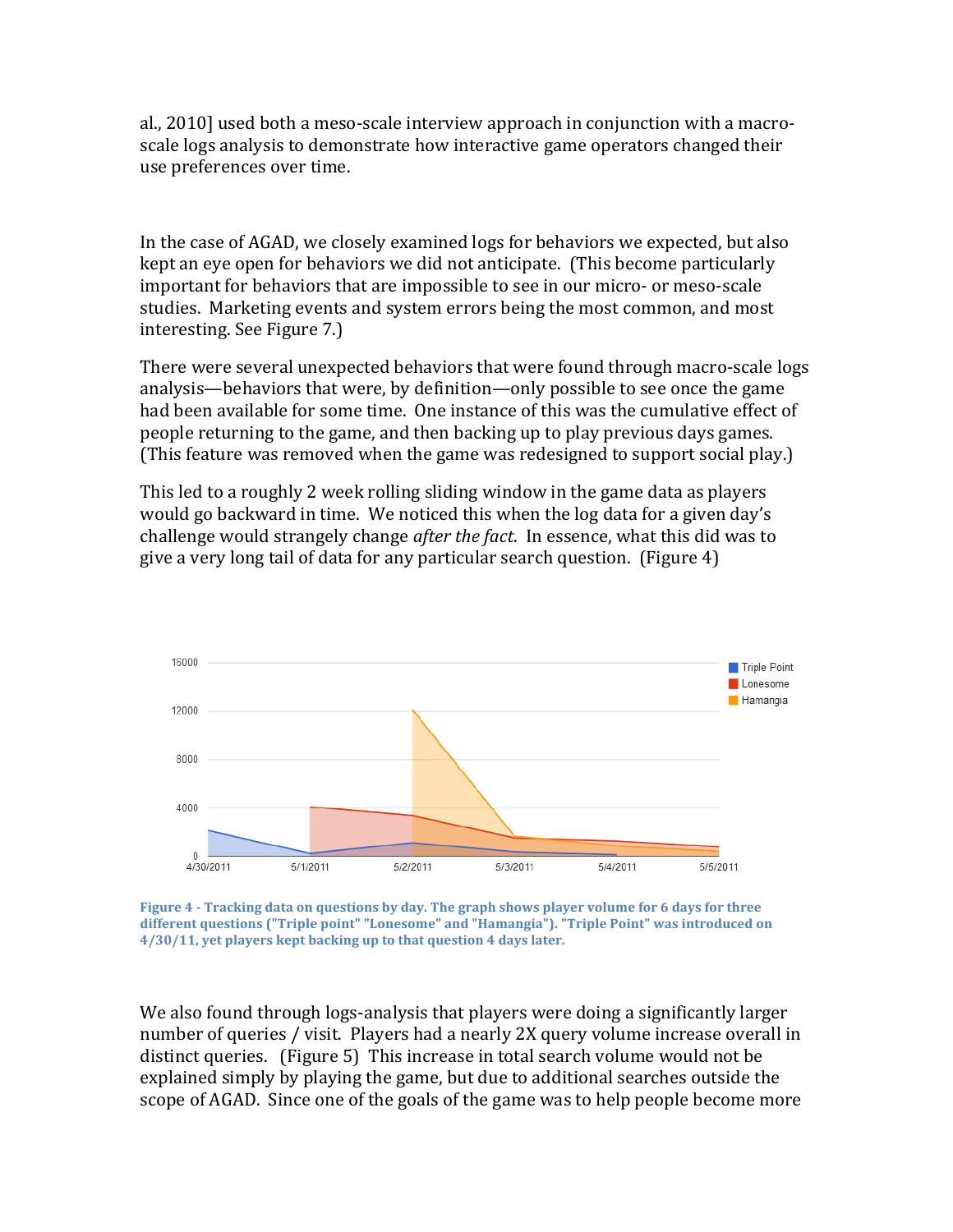effective users, this might seem to be evidence that searchers were becoming *less* effective, not more. However, in a survey of 200 AGAD players in September, 2011, we discovered that after playing for several days, the perception was that they were taking on much more sophisticated search tasks, requiring additional searches. In fact, this was suggestive that the approach of additional time spent practicing actually improved the quality of their search skills.



Figure 5: The number of distinct queries / search session, comparing AGAD-players vs. non-AGADplayers (that are matched to AGAD players by language, time-of-day).

Surprisingly, several months after launch, there was a start-of-year error in the way our co-marketing ads were being launched (in particular, in the New Year, our partners were not getting the feeds that were set up). (See Figure 6) Since this was over the holiday, we only checked the logs every two weeks, it was a fortnight before the error was noticed in the logs. It was through this error that we discovered that while AGAD has a large returning visitor rate, the genesis of their return was the presence of a reminder in a media stream. Once a player saw the reminder, they would go to the site and play (and often, as noted above, play more than one day at a time).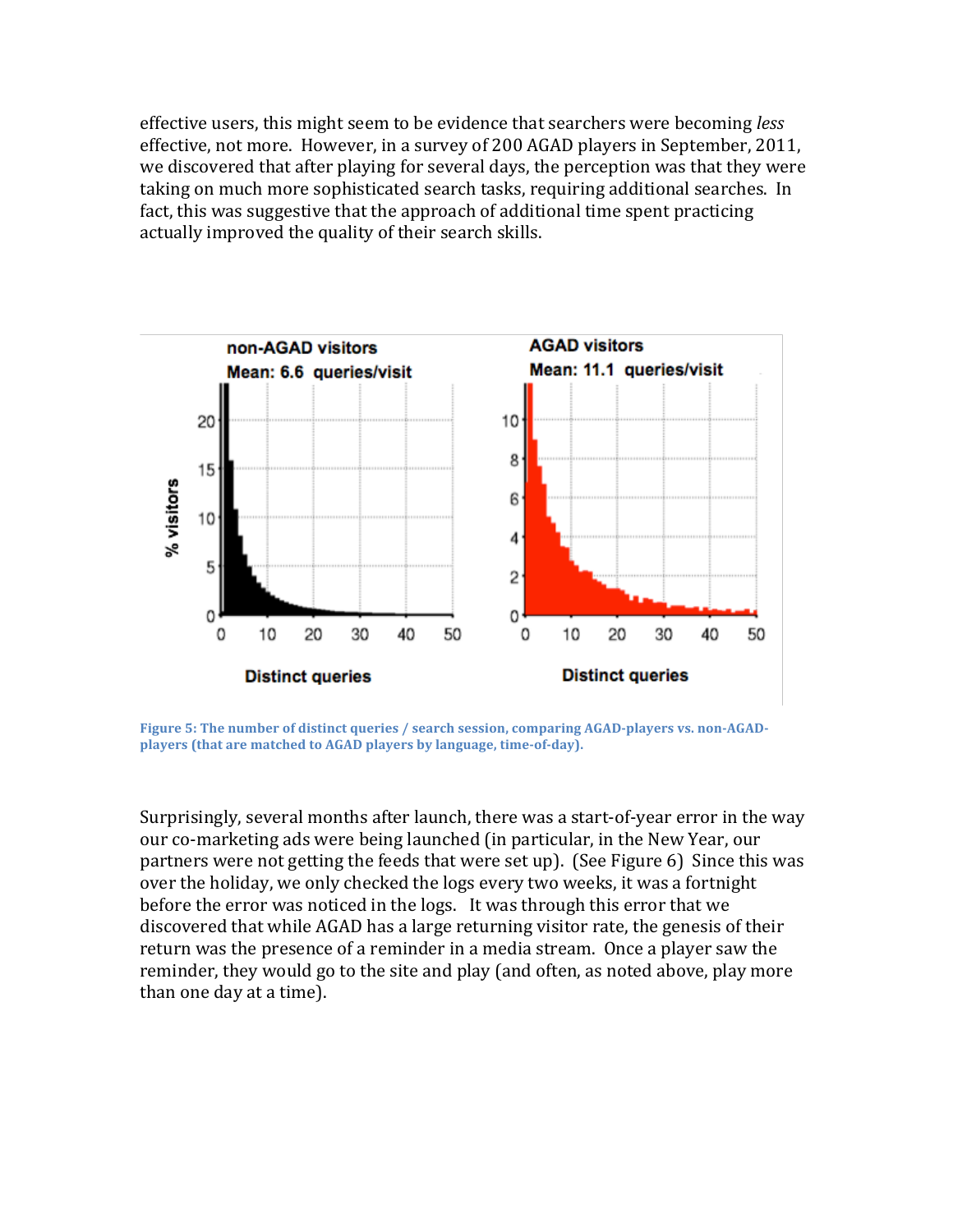

Figure 6. An example of the unexpected. The Analytics view of AGAD over the 2011 New Year's holiday. A mistake in advertising leads to a huge drop in players for several weeks.

**Integrating research and design across the three levels:** Each of the three levels of analysis gives a particular kind of data to drive development. Micro-level data informs decisions about the user interface and the operation of gameplay. For AGAD, this validated the particulars of the UI and guided item placement on the display. 

Meanwhile, meso-level data gives designers critical feedback information about how a game is perceived and used in the real world. Some games (especially mobile games) function very differently depending on the physical and social context in which they're played.

From this kind of information, we learned that it is difficult to write questions that would be engaging without being intimidating. Player reactions are crucial. As a side-effect of the meso-level data analysis, we decided to add a "Feedback" button on the UI so players could connect directly with the design team. (And although it generates a fair number of empty messages (when people click on the button but don't enter any commentary) we found that complaints about mistakes in the question/answers could be fixed rapidly, once we knew about the issue. In effect, the feedback button became a meso-level data feed that

Macro-level data tells the story of how the game is performing in the large and in the wild. With macro-level data we knew that the game began performing well almost immediately. We understood the ways in which players returned to the site, how often they returned, and how long they would engage. As shown in Figure 7, we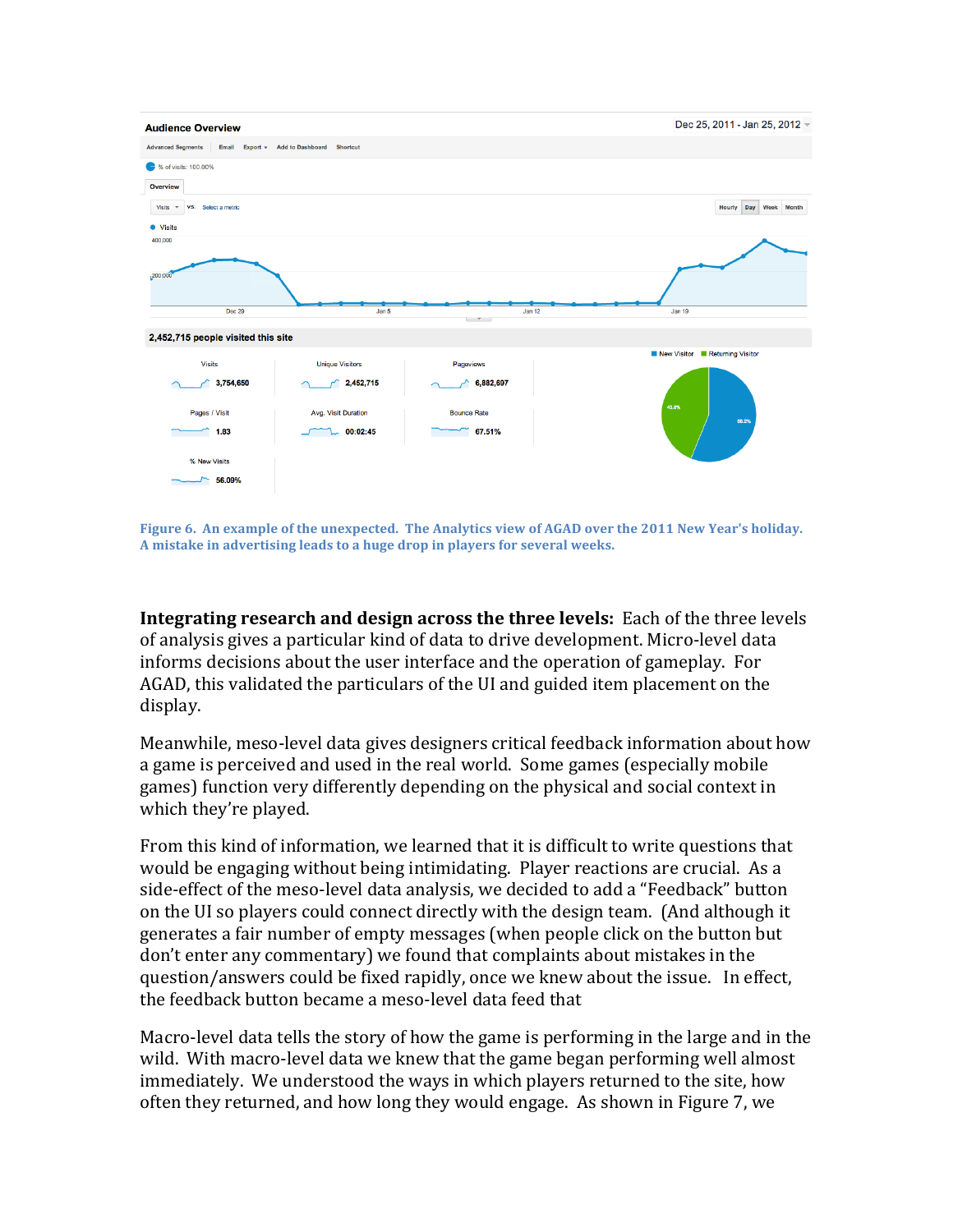could see the effects of various marketing efforts. Plateaus and spikes in the data told us we were on the right track as we tested various ways of getting the word out.



**Figure 7 - Total audience participation in AGAD over a two year period. Various spikes and plateaus** correspond to marketing events. Note the returning visitor rate in the lower right; this is an extremely **high returning player rate.**

### **Summary**

A useful way to look at user behavior is at three different cognitive levels—first, the fast/rapid/millisecond level; second, the minute-to-minute behavior; and third, the effect of long/slow cognition over days / weeks. Each time scale reveals substantially different kinds of information about how the user/player uses, thinksabout, and responds to the game.

Examining user behavior across these three levels is as productive for understanding applications as it is for games. The same underlying UX research methods apply and can be immensely useful when developing a game.

The design space for a complex game is huge. User experience research, seen from a multi-scale perspective, gives insights into what opportunities and issues will arise in the game. What's more, looking at insights found at one scale often give insights into behaviors at another.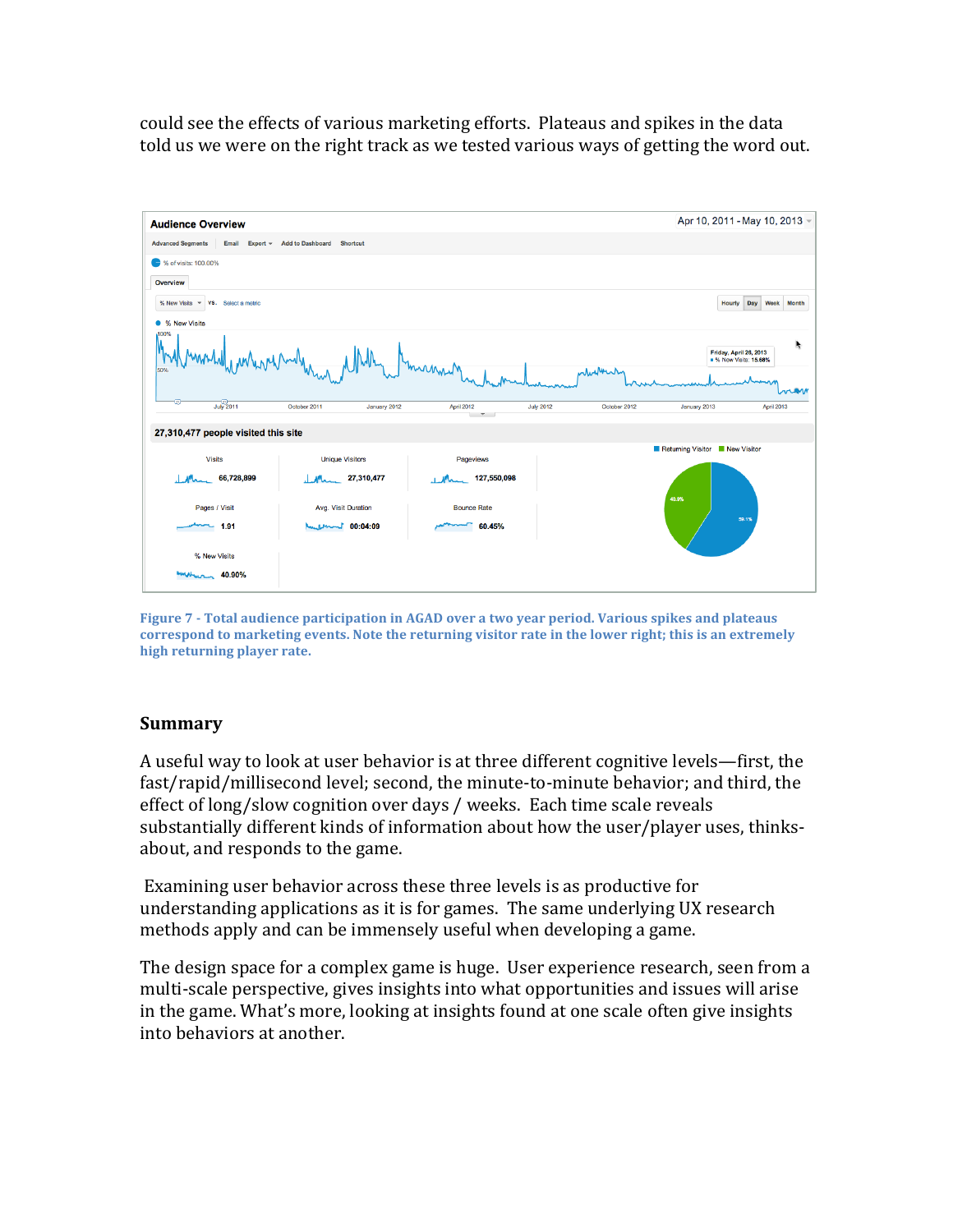In general, a good software engineering practice is to tightly weave together not just great software engineering, but also great attention to the user experience at the moment-to-moment, and the play experience over an extended period.

Great games have these characteristics, performing on all of these levels of design simultaneously. They have great visuals; they have great audio; they have great backend engineering, interactions, controllers, and stories. Great games go on to have multiple editions and last for years. You can see how analyzing the game at multiple levels, with attention to different kinds of user interactions, will lead to improved design and user enjoyment overall.

#### **References**

Adar, E., Teevan, J. and Dumais, S.T. Large scale analysis of web revisitation patterns. In *Proceedings of CHI 2008*, 1197-1206.

Bernhaupt, R., ed. Evaluating User Experience in Games: Concepts and Methods. Springer, London, 2010

Dow, Steven P., et al. "Eliza meets the wizard-of-oz: blending machine and human control of embodied characters." Proceedings of the SIGCHI Conference on Human Factors in Computing Systems. ACM, 2010.

Dumais, S.T., Cutrell, E., Cadiz, J.J., Jancke, G., Sarin, R. and Robbins, D.C. Stuff I've Seen: A system for personal information retrieval and re-use. In *Proceedings of SIGIR 2003*, 72-79.

Fullerton, T. Game Design Workshop: A Playcentric Approach to Creating Innovative *Games.* Morgan Kaufmann, Amsterdam (2008)

Itsuki, Hiroshi, et al. "Exploiting MMORPG log data toward efficient RMT player detection." Proceedings of the 7th International Conference on Advances in Computer Entertainment Technology. ACM, 2010.

Koeffel, Christina, Wolfgang Hochleitner, Jakob Leitner, Michael Haller, Arjan Geven, and Manfred Tscheligi. "Using heuristics to evaluate the overall user experience of video games and advanced interaction games." In Evaluating User Experience in Games, pp. 233-256. Springer London, 2010.

Nacke, Lennart E., Anders Drachen, Kai Kuikkaniemi, Joerg Niesenhaus, Hannu J. Korhonen, van den WM Hoogen, Karolien Poels, W. IJsselsteijn, and Y. Kort. "Playability and player experience research." In Proceedings of DiGRA. 2009.

Newell, Alan "Putting it all together." (Chapter 15) In Klahr, David, and Kenneth Kotovsky, eds. *Complex information processing: The impact of Herbert A. Simon.* Psychology Press, 1989.